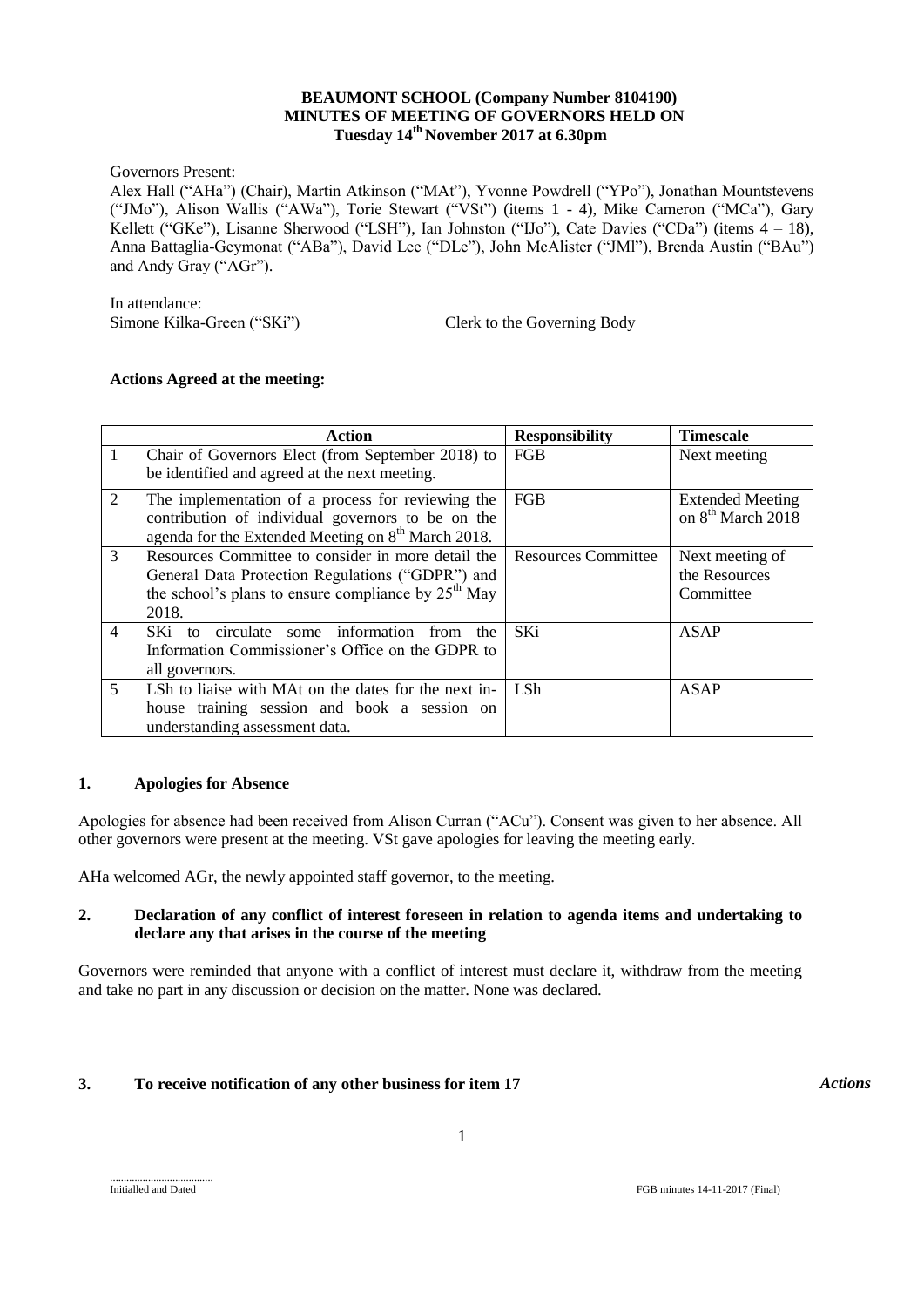None were raised.

# **4. Approval of minutes of the meeting on 21st September 2017 including Part 2 confidential minutes and matters arising**

The minutes of the meeting on 21<sup>st</sup> September 2017, including the Part 2 confidential minutes, were agreed as drafted. The action points from the meeting were considered as follows:

|                | <b>Action</b>                                   | <b>Responsibility</b> | <b>Timescale</b> | <b>Update</b> |
|----------------|-------------------------------------------------|-----------------------|------------------|---------------|
| $\mathbf{1}$   | Multi-Academy Trust Working Party to            | Multi-Academy Trust   | ASAP             | Completed     |
|                | prepare draft terms of reference for approval   | <b>Working Party</b>  |                  | and on        |
|                | by the FGB.                                     |                       |                  | agenda.       |
| 2              | SKi to update the register of governors'        | SKi                   | <b>ASAP</b>      | Completed.    |
|                | interests on the school website.                |                       |                  |               |
| 3              | SKi to amend the governor work plan to refer    | <b>SKi</b>            | <b>ASAP</b>      | Completed.    |
|                | to the annual review and approval of the risk   |                       |                  |               |
|                | register.                                       |                       |                  |               |
| $\overline{4}$ | SKi to put the amended Child Protection         | SKi                   | ASAP             | Completed.    |
|                | policy on the website and the school's internal |                       |                  |               |
|                | CRL system.                                     |                       |                  |               |
| 5              | LSh to liaise with AHa and MAt on the topics    | LSh.                  | ASAP/            | On agenda.    |
|                | offered by HfL for the next in-house training   |                       | <b>Next</b>      |               |
|                | session and report back to the next FGB         |                       | meeting          |               |
|                | meeting.                                        |                       |                  |               |
| 6              | SKi to liaise with Sue Parsons to request       | SKi                   | ASAP             | Completed.    |
|                | references for the potential new community      |                       |                  |               |
|                | governor.                                       |                       |                  |               |
| 7              | SKi to circulate the updated list of governor   | SKi                   | ASAP             | Completed.    |
|                | meeting dates.                                  |                       |                  |               |

In relation to item 6 above, AHa reported that the potential new community governor had informed him that he had taken up a governor position with another school, and would therefore not be proceeding with Beaumont.

*CDa arrived at the meeting and VSt left the meeting.*

*The update on the actions from the Part 2 confidential minutes are recorded in Part 2 confidential minutes.*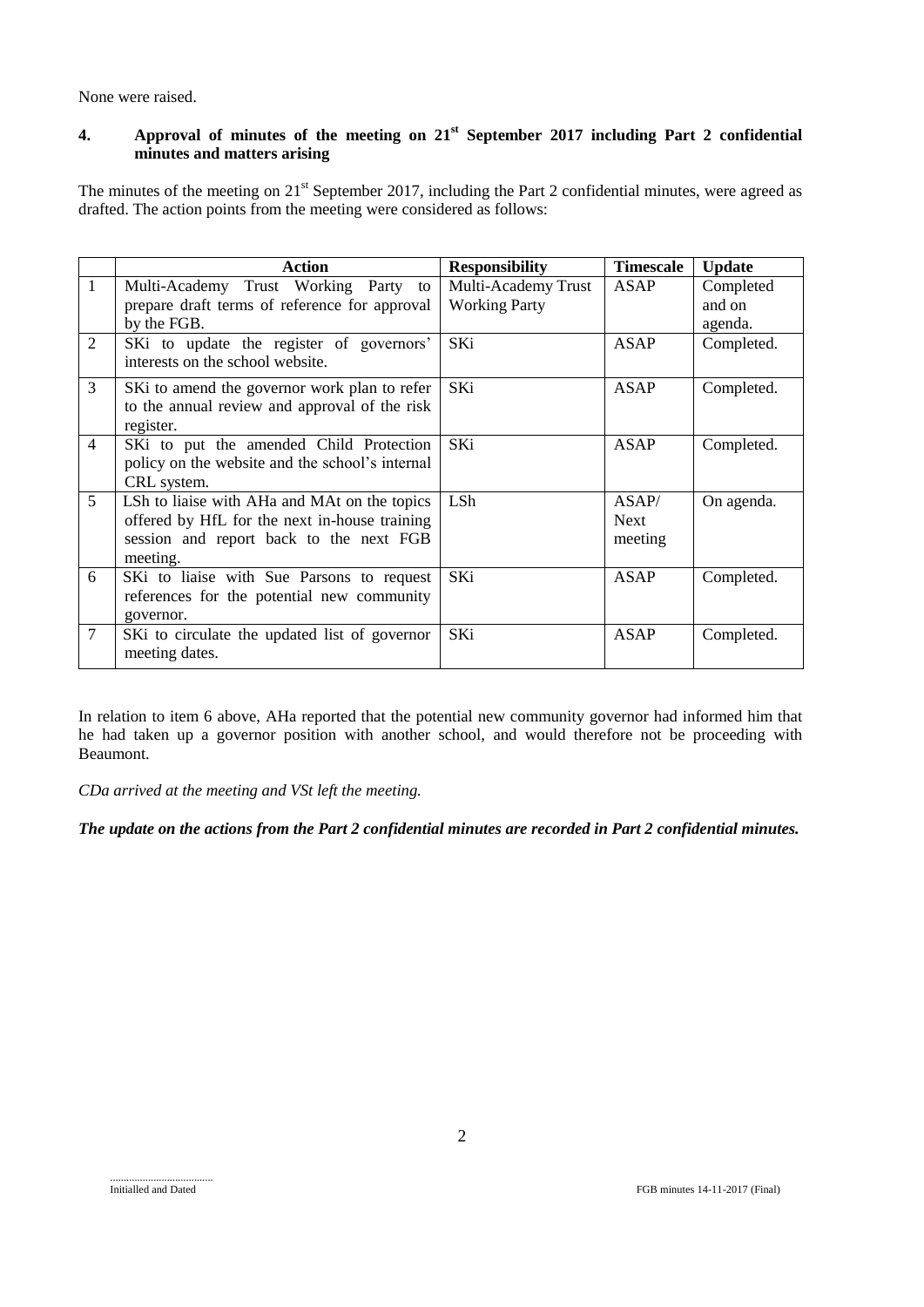# **5. Student and House Leadership Update**

MAt reported that he had invited some students to attend this meeting, which they had accepted. The students, however, did not appear during the meeting.

### **6. Committee reports and updates:**

### **A. Resources**

Governors had considered the minutes of the last committee meeting which had been distributed prior to the meeting. There were no questions arising.

# **B. Community, Teaching and Learning**

Governors had considered the minutes of the last committee meeting which had been distributed prior to the meeting. There were no questions arising.

# **7. FAB update (verbal) on the progress of the construction of the access road by Charles Church**

AHa reported that he had received an email update earlier that day, which was that the gas company would not complete all of their work until at least Friday  $17<sup>th</sup>$  November 2017. Following this, the water company had approximately 5 days' work to carry out, and HCC had therefore changed the date on which their tarmac contractor would start to Monday  $27<sup>th</sup>$  November. That work would take 3 weeks to complete, giving an anticipated completion date of  $15<sup>th</sup>$  December. It was therefore suggested that all parties work towards having the road open for school traffic from the start of the new term on 4th January 2018.

On the project costs, AHa reported that there were ongoing discussions with HCC on the Project 1 costs, but that the surplus due to the school was better than originally anticipated.

# **8. Chair's Update including:**

Prior to discussing the items on the agenda, AHa raised the question of succession-planning and it was noted that the governing body needed to recruit a new Chair of Governors from September 2018, a new Clerk to the Governors in light of SKi's resignation (reported by email prior to the meeting), and also additional Community Governors (for which there were 4 vacancies as of earlier that term).

AHa suggested that in order to ensure there was an adequate handover period for the new Chair of Governors, the new Chair should be identified and agreed at the next meeting. This was agreed. AHa encouraged all governors to consider their position and whether they could put themselves forward for the role.

*Next meeting*

On the recruitment of a new Clerk to the Governors, AHa reported that the position would be advertised shortly.

AHa had indicated (in an email sent in advance of the meeting) that SKi was willing to be appointed as a community governor, which was possible after she ceased to be the Clerk to the Governors. It was noted that there had been an exchange of emails about this prior to the meeting, as SKi was also a parent of students at the school and it would not normally be suggested that a current parent be appointed as a Community Governor. The emails had also dealt with the distinction between the appointment of Community Governors and Co-opted Governors.

AHa asked whether SKi should leave the meeting whilst the position be discussed further, but governors agreed that this was not necessary since, in this particular instance, there were clear overriding extenuating circumstances as (having taken on the additional roles of in-house legal advisor, project manager and contracts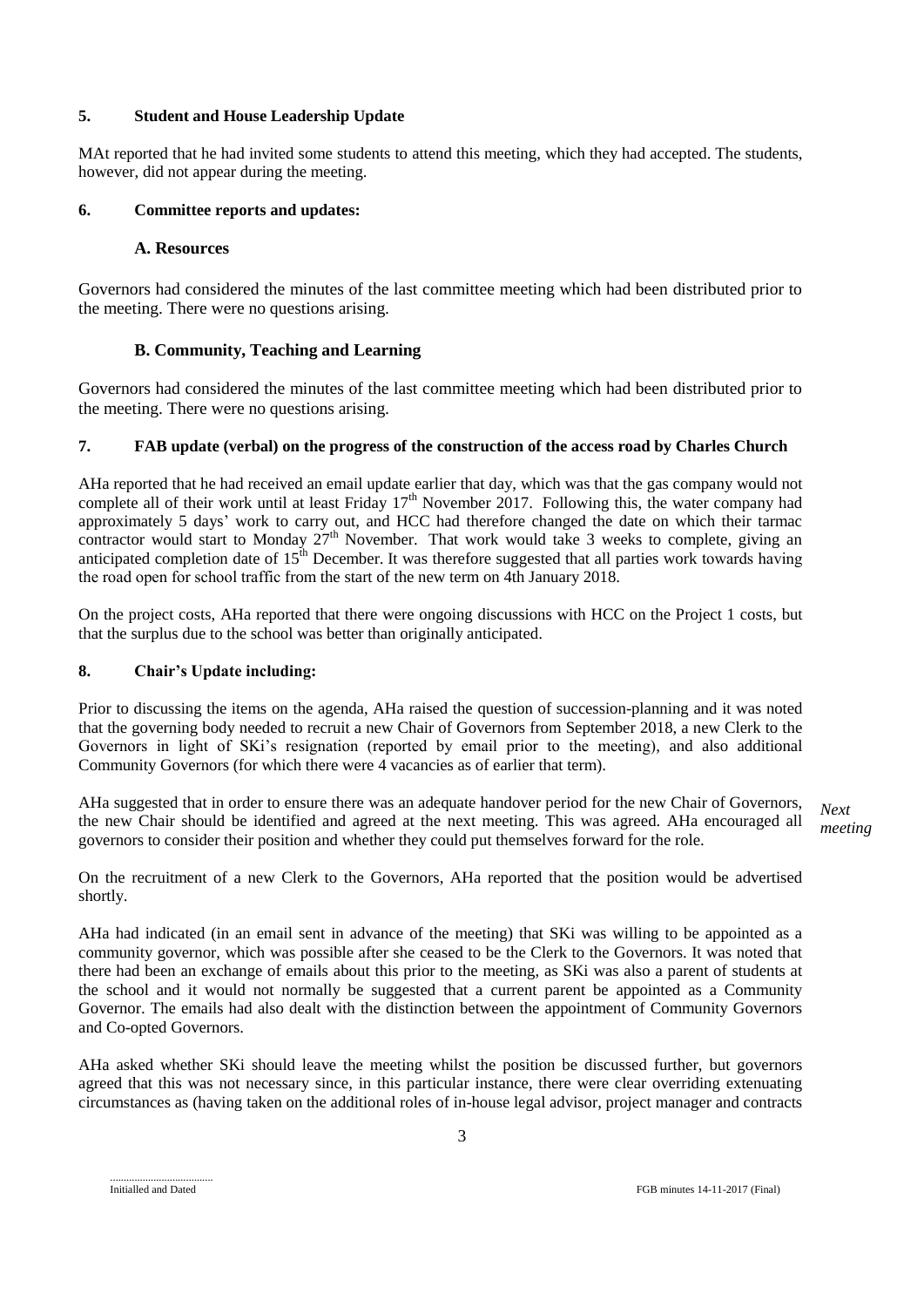officer), it was agreed that retaining SKi's knowledge and experience on the Governing Body was crucial.

It was unanimously agreed that SKi would be appointed as a Community Governor for a 4-year term with effect from the date that she ceased to be the Clerk to the Governors.

### **a) review of governors' skills audit**

Governors had considered the spreadsheet of governors' skills which had been distributed prior to the meeting. It was agreed that there were no particularly key skills gaps that could be identified from that spreadsheet.

On the recruitment of additional Community Governors, it was noted that (following SKi's appointment) there would be 3 remaining vacancies which ideally should be filled. One possibility that was debated was inviting governors from other schools who were considering joining the school's Multi-Academy Trust (as founder schools) to join the Governing Body. It was agreed that this could be very helpful in building trust between the schools, and it was noted that any potential conflicts of interest could be managed.

It was also noted that, when any school joins the Multi-Academy Trust, the governance structure would need to change in any event.

### **b) discussion of the NGA's document "What governing boards should expect from school leaders and what school leaders should expect from governing boards"**

Governors had considered the NGA document which had been distributed prior to the meeting. The key points in the document were noted, and it was agreed that the Governing Body was already compliant with most of the areas covered in the article. The following were identified as areas to be developed further:

- Governors from black and minority ethnic ("BAME") backgrounds were encouraged to consider joining the Governing Body; and
- The implementation of a process for reviewing the contribution of individual governors. It was noted that this had been discussed previously, and it was agreed that it would be discussed in more detail at the Extended Meeting in March 2018. *FGB*

The suggestion that governing boards should consider producing an annual report for parents was discussed. It was noted that there were strategic statements within the annual accounts which were on the school website. There were also contributions from governors in each edition of Beaumont Life, and it was agreed that no additional communications to parents were necessary.

### **c) discussion of the General Data Protection Regulations ("GDPR") and the school's plans to ensure compliance by 25th May 2018**

AHa reported that the guidance for governing bodies from HCC on the GDPR was that it should be raised by governors to ensure that the school has in-hand the work necessary to ensure compliance by  $25<sup>th</sup>$  May 2018. It was noted that SKi and the School Business Manager had attended a school-specific training course the previous week, and that the next stage was for the school to conduct an audit of the data that it holds, from which an action plan would be created.

The recommendation to appoint a GDPR link governor was discussed, and MCa volunteered to be the link governor, which was agreed. The need to appoint a Data Protection Officer was also discussed, and it was noted that there were various options for that, including appointing one individual for the whole BeauSandVer consortium.

It was agreed that this would be discussed further at the Resources Committee meeting next week and that SKi would circulate relevant information from the Information Commissioner's Office to all governors.

*Resources Committee SKi*

# **9. Head's Report including exclusion report for summer term 2017 – discussion and questions**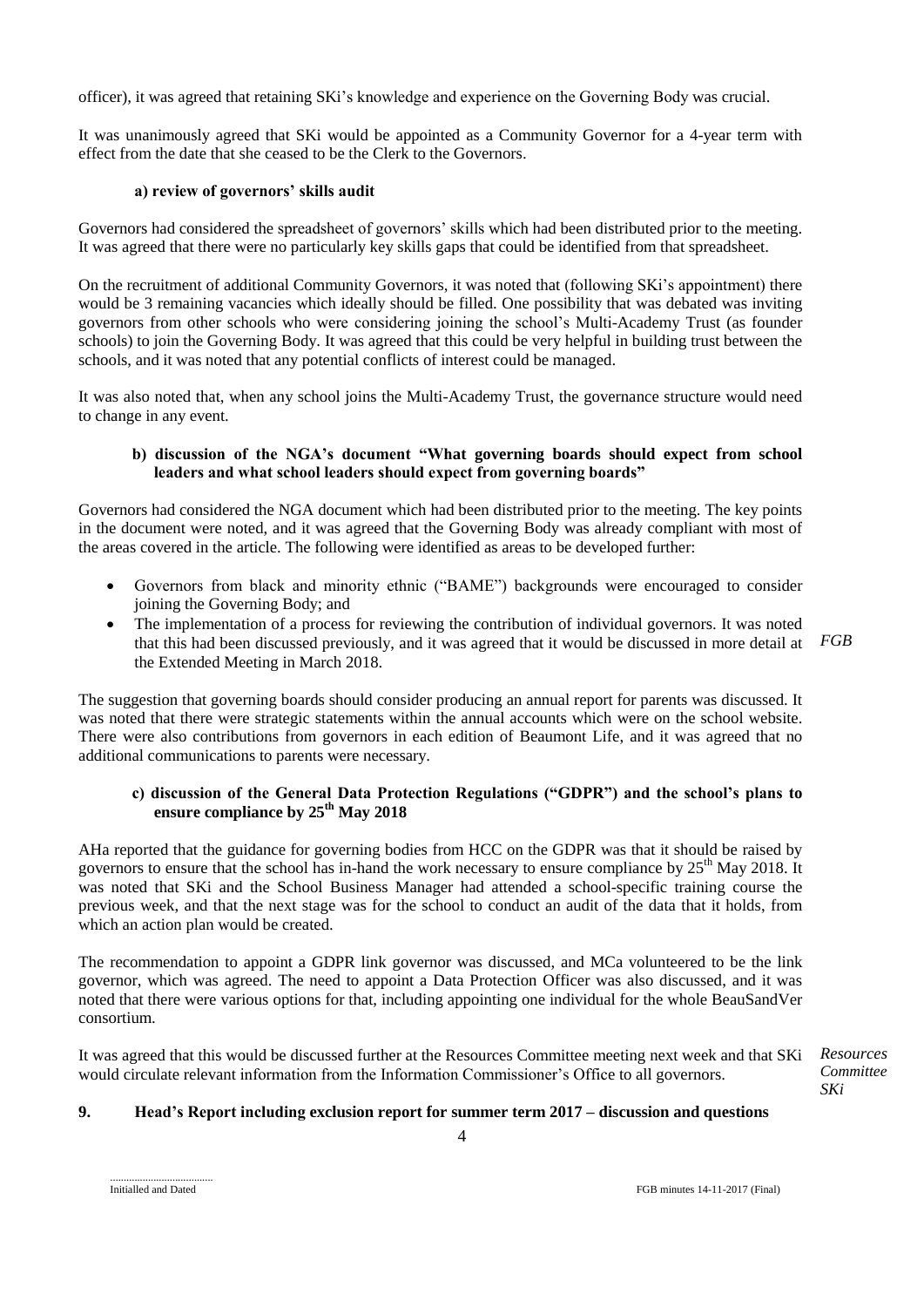Governors had considered the Head's Report which had been circulated in advance of the meeting. The update on SEC2 and the latest round of CIF bids was discussed in detail. Governors supported the school's decision to submit one ambitious bid in relation to further improvements in Science provision.

Governors noted the latest position on SEC3, and queried whether the plans for the school site were coherent overall, rather than being separate projects. MAt confirmed that, although the SEC2 funds and the CIF funds had to be separated, there was a master plan for the site which was coherent, and there were also possible economies of scale which the school could benefit from if all the bids were successful.

On site security, the decision to install a perimeter fence along the front of the school was noted and supported by governors.

Governors noted the exclusion report from the summer term and queried the proportion of those who were students in Year 8 (current Year 9); YPo confirmed that the behaviour of that cohort had improved that term.

# **10. Approval of the Admissions Criteria for admission in September 2019**

Governors had considered the updated admissions criteria for the year commencing September 2019. The criteria were adopted as drafted.

### **11. Update from the Multi-Academy Trust Working Party and consideration of the terms of reference for the working party**

Governors had considered the terms of reference for the working party which had been distributed prior to the meeting, and noted that its remit was to advise the governing body on strategic planning; it was not a decisionmaking body. The terms of reference were approved as drafted.

### *MCa then gave a further update which was recorded in Part 2 confidential minutes.*

### **12. To receive and discuss the Annual Report on Child Protection, the self-review checklist and any safeguarding update**

Governors had considered the annual report and the self-review checklist, both of which had been distributed prior to the meeting.

AWa confirmed that as Safeguarding Governor she had been through both documents in detail with YPo. There were no comments or questions arising.

YPo reported that so far this term there had been 2 Child Protection referrals and 2 Section 17 documents completed.

### **13. Policies: consideration and approval of the following policies (bearing in mind the responsibility to carry out an equality impact assessment in accordance with the school's Public Sector Equality Duty under the Equality Act 2010)**

Governors noted their responsibility as part of the review and approval of all policies and procedures to ensure that none of the policies/procedures approved had any disproportionate benefit or detriment and did not contain any discriminatory statements or have an adverse impact on any disadvantaged or vulnerable group.

#### **a) Single Equality Scheme (due Nov 2017)**

Governors had considered the Single Equality Scheme which had been distributed prior to the meeting. The new objectives in the action plan were noted. The scheme was approved with an amendment to page 3 to refer

Initialled and Dated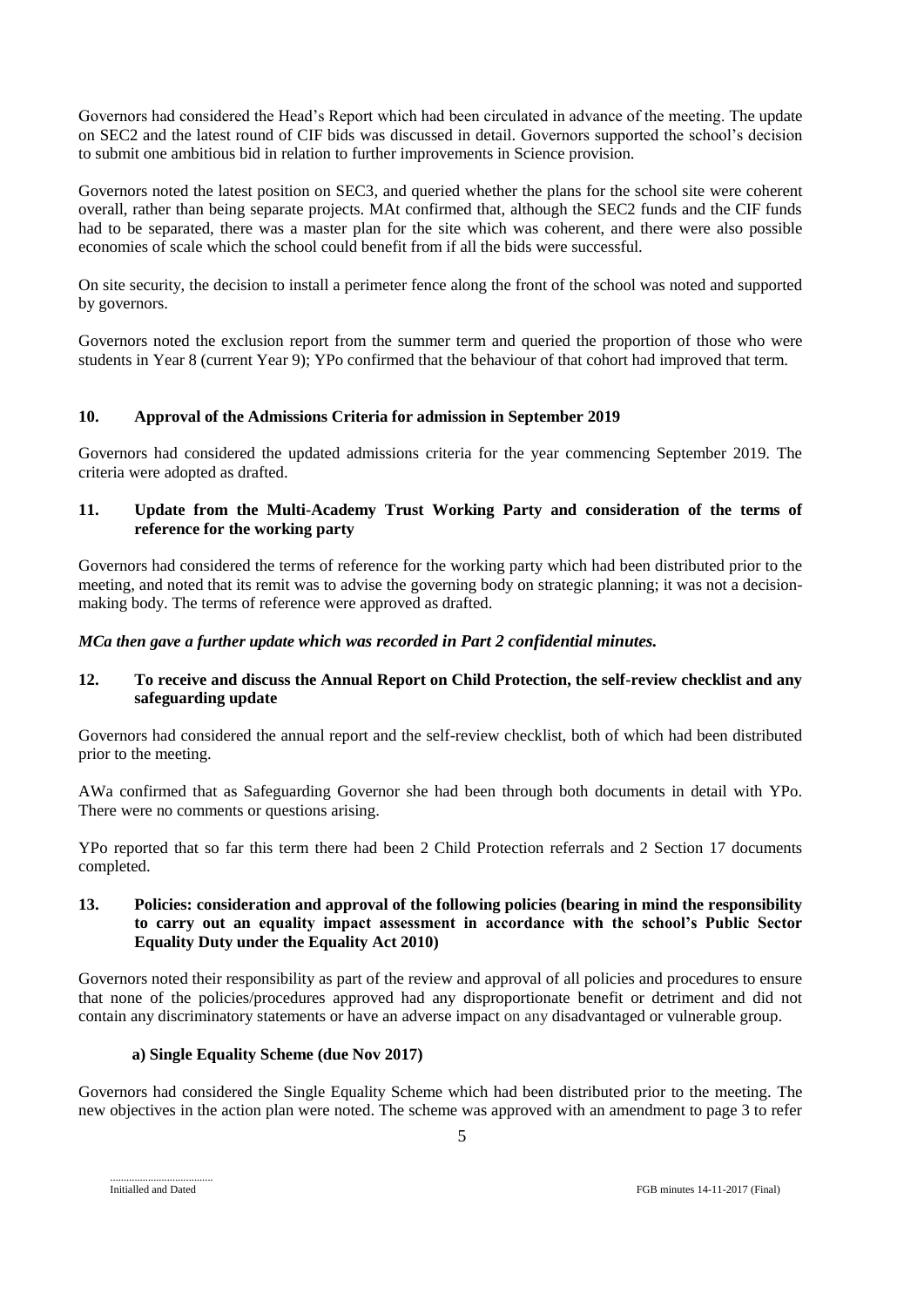to the list of protected characteristics on page 3 of the Scheme to avoid any suggestion that the obligations were limited to the matters listed.

# **b) Schedule of Financial Delegation (due Nov 2017) (recommended by the Resources Committee)**

Governors had considered the Schedule which had been distributed prior to the meeting. It was approved as drafted.

It was agreed that the documents approved at the meeting did not have any disproportionate benefit or detriment and did not contain any discriminatory statements or adverse impacts. A statement to this effect would be included in the Single Equality Scheme as confirmation it had undergone an equality impact assessment in accordance with the school's Public Sector Equality Duty under the Equality Act 2010. This statement was not necessary for the Schedule of Financial Delegation.

### **14. Examinations Report to Governors 2017 – discussion and questions**

Governors had considered the Examination Report which had been circulated in advance of the meeting together with the FFT School Dashboard for the school's GCSE results.

JMo explained that overall the results were excellent at all levels. He took Governors through the report in detail, and the following were noted:

- At Key Stage 5, the results were excellent for both attainment and progress. In many areas, they were the school's best A Level results to date, and for the first time the average points per entry was a B grade, with 41% achieving an A or A\* grade. The value-added score of 0.3 was very strong; last year a score of 0.3 would have put the school in the top 4% of schools in the country.
- Looking at the split between genders, the girls' attainment was higher than the boys', but the boys' value-added score was higher than the girls'.
- There were many subjects whose value-added results were statistically significant and only a very small number of subjects had a negative value-added score.
- The school was particularly pleased with the results achieved by disadvantaged students. At KS5, this group was not measured specifically and students who where disadvantaged at KS4 were treated by the school as being disadvantaged at KS5. This meant that identifying students within this group was more difficult, particularly if they did not join the school until Year 12.
- The Year 12 exams were threshold exams as most subjects did not have an AS exam any longer. The results were noted. JMo informed Governors that, on paper, the current Year 13 was less able than last year's Year 13. That was reflected in the Year 12 results, and also in the targets for next year to be considered later in the meeting.
- Governors asked how the KS5 results compared to other local schools. MAt reported that the league tables were not yet published; however, based on the information that had been shared by the schools to date, there were some minor differences, but overall the results were similar to the highest achieving STASSH schools.
- At KS4, the results were also very strong, which was as expected as the cohort was very strong. It was noted that the change to 1 - 9 scores for English and Maths, and the differing points values for this year's results, made comparisons to last year difficult; however, JMo reported that in almost all areas the results were better than last year.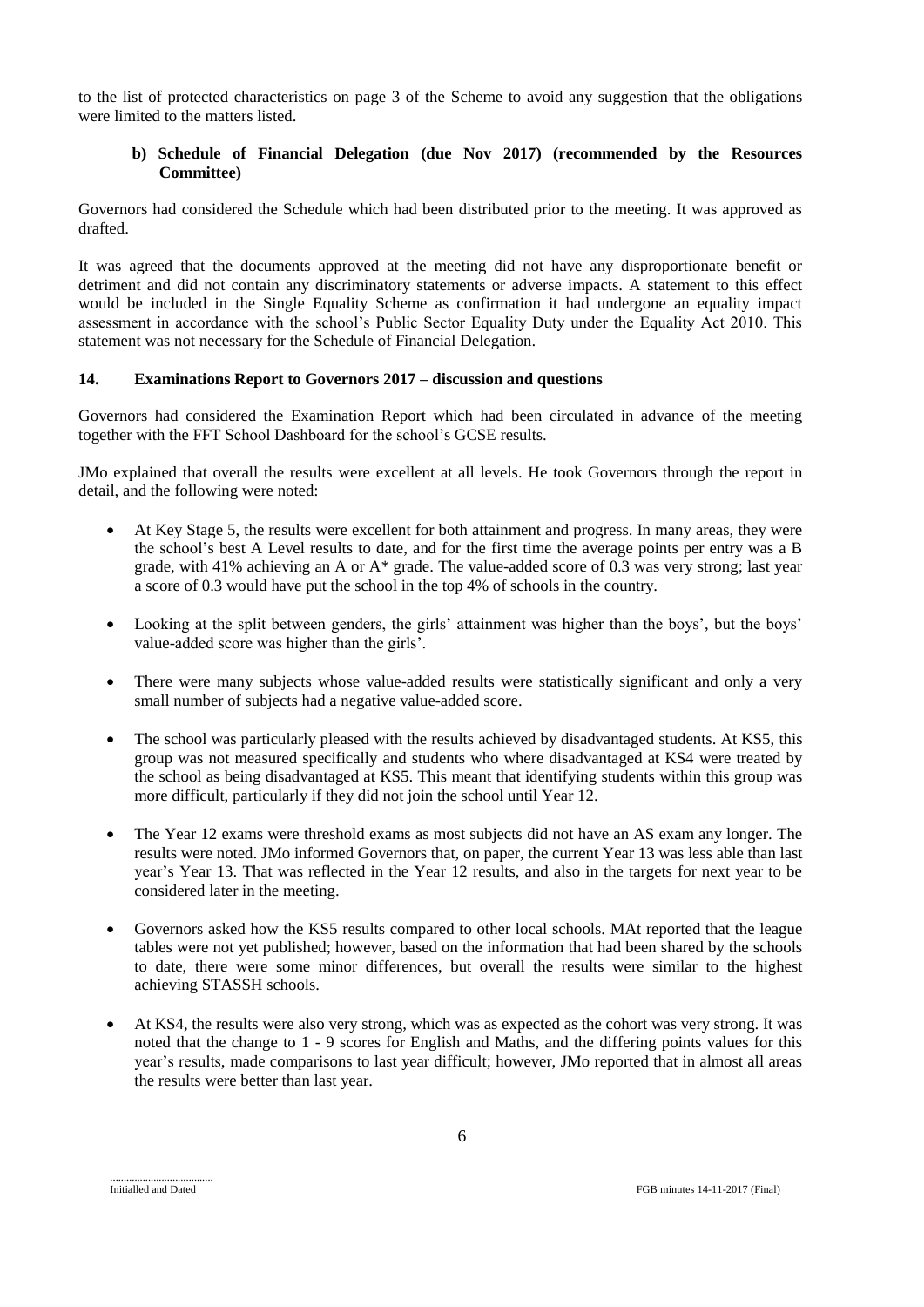- JMo reported that the results in the core subjects, particularly English, were very strong, indicating that the various interventions were successful. Governors noted that the Geography results had significantly improved from last year, and that the only significantly negative figure was for Applied IT which was being reviewed by the Leadership Team. Governors were also very pleased to note the improvement in the results for Product Design.
- Governors queried the results for MFL as a lot of the school's curriculum time was devoted to MFL, but the progress figures, whilst good, were not as good as other subjects. JMo agreed and confirmed that this was also being looked at by the Leadership Team.
- JMo reported that the figure for Attainment 8 was lower than the previous year, but, in real terms, it had increased, as the points values had changed and the percentile ranking of the school on this measure had increased.
- It was noted that the school was particularly pleased with the progress scores of the lower attainment students and the SEND students in particular, which were in line with the rest of the school, which Governors agreed was excellent. The disadvantaged students achieved a positive progress score, which it was agreed was a superb result for those students, and is unlikely to be far short of the national comparator for non-disadvantaged students.
- It was also noted that the EBacc score was excellent, and that the apparent drop in the percentage EBacc figure as a headline figure was due to the fact that the threshold for EBacc was now 5+ in English and Maths for the first time, although the League Tables would also report results of  $9 - 4$ .
- Governors raised the progress gap between disadvantaged and non-disadvantaged students which was discussed, and it was noted that it was closing according to the FFT data. JMo agreed, but pointed out that the disadvantaged students included within the FFT data were different to those included within the DfE's definition of disadvantaged students, which included Children Looked After. The key comparison was between the school's disadvantaged students and national non-disadvantaged students.
- At KS3, it was noted that the results were very strong for this cohort, which was the penultimate cohort using assessment levels. The current Year 7 would be assessed without levels, using the new system introduced that term.

Governors congratulated the school on the fantastic results and thanked the staff and students for all their hard work. It was agreed that the information that was presented was very useful and helpful for governors, but it was suggested that the report should not grow too much more in length.

# **15. Proposals for setting targets for 2017-8 – discussion and questions**

Governors had considered the targets paper for Years 11 and 13 which had been circulated in advance of the meeting. JMo updated Governors on the proposed targets for 2019 and explained that the targets had been arrived at by looking at data from FFT and ALIS as a starting point, and then putting that into the context of the two cohorts. The only target that this did not apply to was the Progress 8 target, as the FFT had not provided that target data (based on advice not to do so), because the coefficients that create this score were only available after the national results were published and hence it would be impossible to make a reasonable prediction.

It was noted that, on paper, the current Year 11 was less able than the previous Year 11 cohort, and JMo indicated that the school was less confident of the EBacc target as it was moving from a grade 4 to a grade 5 basis. It was noted that the targets had been reviewed and approved by the school's Improvement Partner and also the Leadership Team.